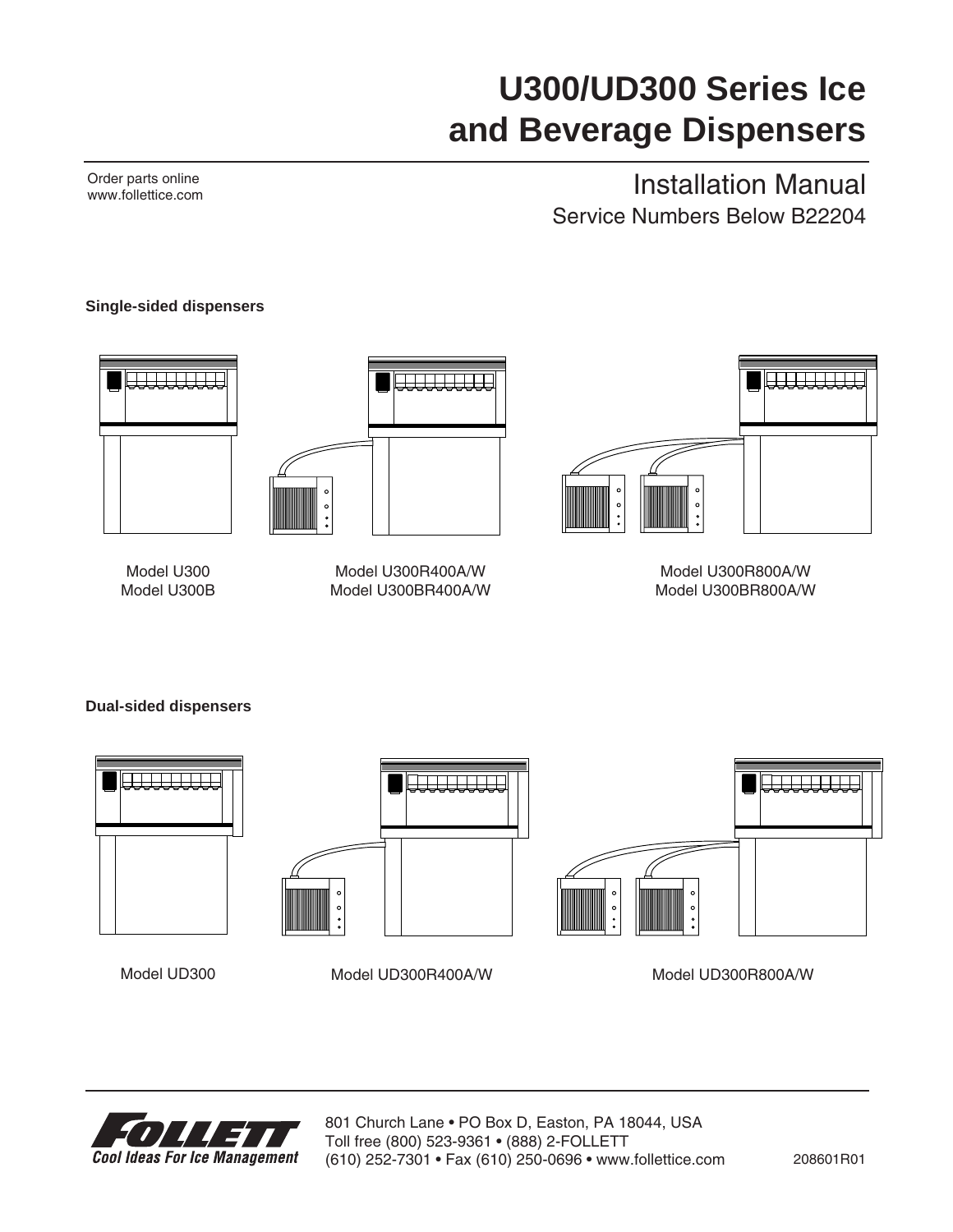# **Welcome to Follett**

Follett ice dispensers enjoy a well-deserved reputation for excellent performance, long-term reliability and outstanding after-the-sale support. To ensure that this dispenser delivers that same degree of service, we ask that you take a moment to review this manual before beginning installation of the dispenser.

Should you have any questions or require technical assistance at any point, please call our technical service group toll free at (800) 523-9361 or (888) 2-FOLLETT or (610) 252-7301.

# **Before you begin**

- After uncrating and removing all packing material, inspect the equipment for concealed shipping damage. If damage is found, notify the shipper immediately and contact Follett Corporation so that we can help in filing a claim, if necessary.
- Check your paperwork to determine which model you have. Follett model numbers are designed to provide information about the type and capacity of Follett ice dispensing equipment. Following is an explanation of the different model numbers.



# **Important cautions**

**!**

- Storage area of dispenser contains mechanical, moving parts. Keep hands and arms clear of this area at all times. If access to this area is required, power to unit must first be disconnected.
- **• Follett manual load dispensers can accommodate most cube/cubelet ices up to 1" square and compressed nugget ice. Nugget, crushed, flake, bagged or congealed ice cannot be used. Use of these ices can jam dispenser and void warranty. Separate any "waffle-like" sections of cubes before adding to dispenser. For ice compatibility questions, please call Follett customer service at (800) 523-9361 or (888) 2-FOLLETT or (610) 252-7301.**
- Follett recommends use of an activated carbon filter for units equipped with icemakers
- Ice is slippery. Maintain counters and floors around dispenser in a clean and ice-free condition.
- Ice is food. Follow recommended cleaning instructions to maintain cleanliness of delivered ice.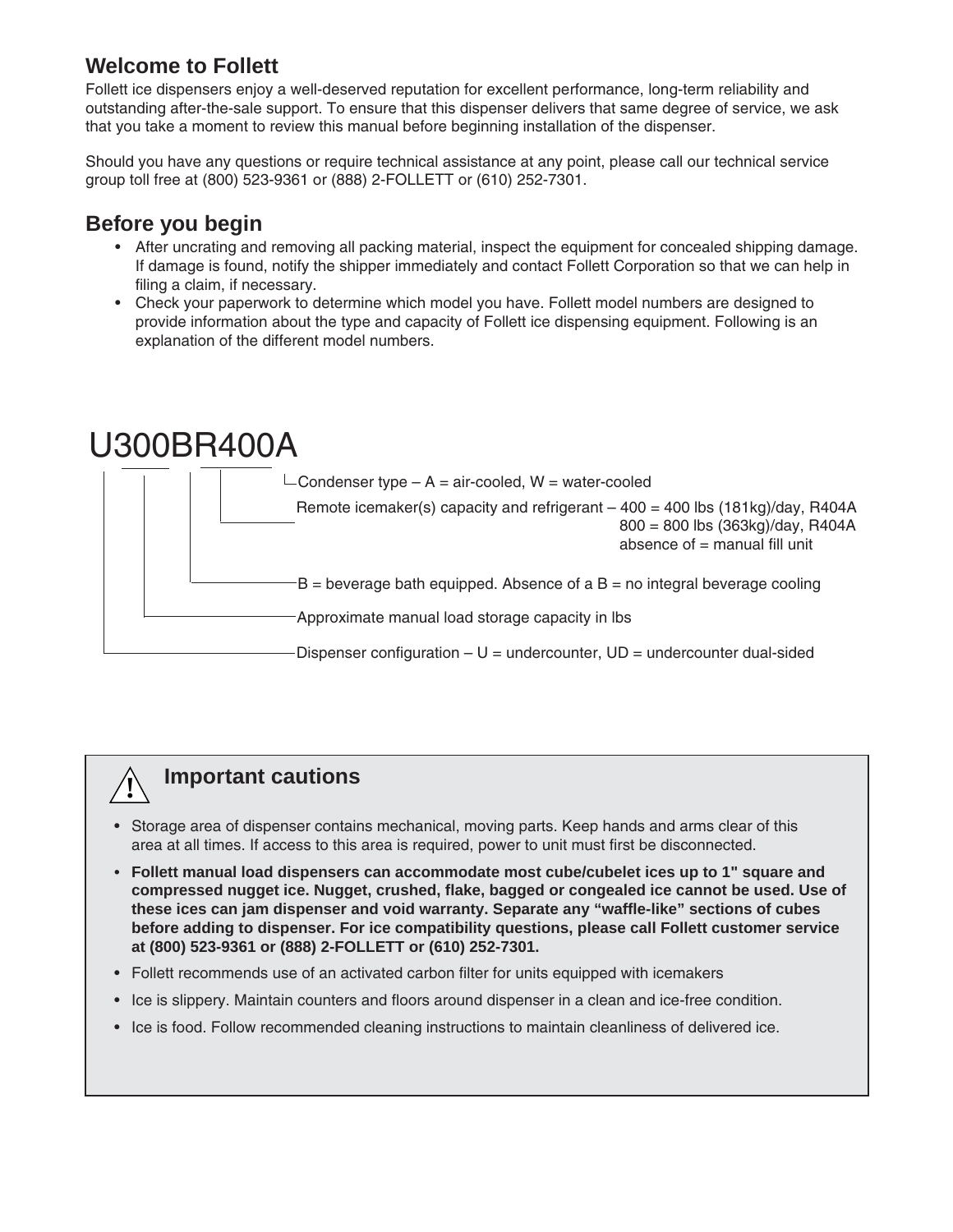### **Electrical specifications – 115V, 60Hz, 1 phase**

- Maximum fuse size 15 amps, each circuit all models
- Equipment ground required
- Electric disconnect suggested within 10 ft (3m) of dispenser and icemaker(s)

### **Single-sided dispensers**

U300 – dispenser 6.0 amps U300B – dispenser 7.0 amps U300R400A/W – dispenser 6.0 amps, icemaker 11.0 amps U300BR400A/W – dispenser 7.0 amps, icemaker 11.0 amps U300R800A/W – dispenser 6.0 amps, icemakers 11.0 amps each U300BR800A/W – dispenser 7.0 amps, icemakers 11.0 amps each

### **Dual-sided dispensers**

UD300 – dispenser 8.0 amps UD300R400A/W – dispenser 8.0 amps, icemaker 11.0 amps UD300R800A/W – dispenser 8.0 amps, icemakers 11.0 amps each

**On all models with remote icemaker(s), black wire on icemaker control board LINE VAC terminal must be moved to 24V terminal.**

### **Plumbing**

#### **Caution: Do not reduce size of drain lines or tie drains together.**

- **Dispenser** 3/4" slip fit PVC bin drain
	- 1" PVC slip fit drain pan drain(s)
	- 1" PVC slip fit beverage bath drain (units with beverage cooling)
- **Note**: Drains should be hard piped and insulated. Maintain at least 1/4" per foot slope (6mm per 304mm run) on drain line run.

**Icemaker** Refer to Icemaker Installation Manual packed with icemaker for installation instructions 1/4" FPT water in

- 1/2" MPT drain
- 3/8" FPT condenser inlet (water-cooled condenser only)
- 1/2" FPT condenser drain (water-cooled condenser only)

**Note:** Water disconnect within 10 ft (3m) of dispenser is suggested for auto load units.

### **Beverage connections**

| Dispenser type      | <b>Syrup lines</b>                                | <b>Carbonator manifold</b> | <b>Plain water lines</b> |
|---------------------|---------------------------------------------------|----------------------------|--------------------------|
| Single-sided models | $1/4"$ barb                                       | $3/8"$ barb                | $1/4"$ barb              |
| Dual-sided models   | Pigtail connections provided at base of dispenser |                            |                          |
|                     | $1/4"$ hose                                       | $3/8"$ hose                | $1/4"$ hose              |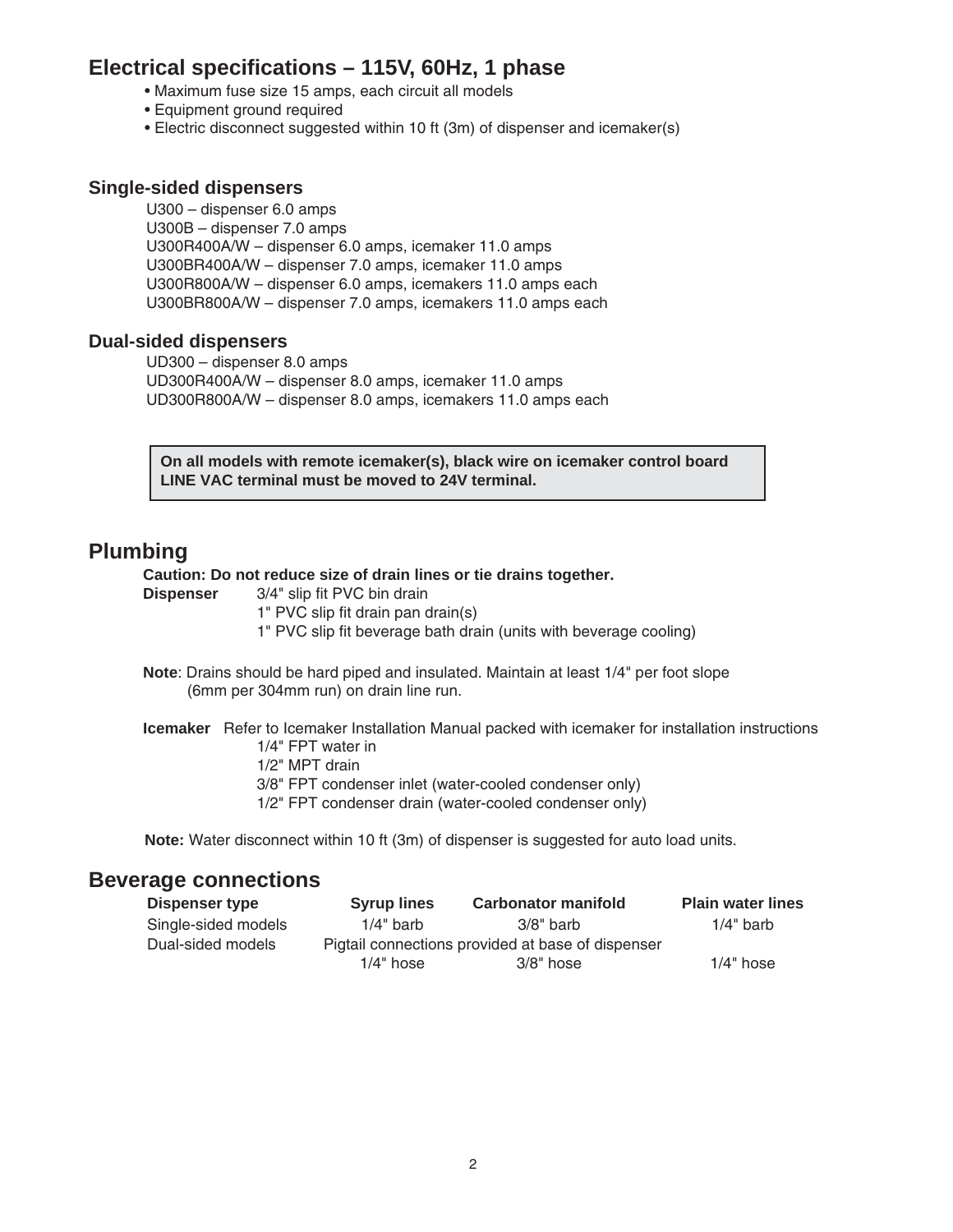### **U300 series single-sided dispensers**

#### **Required clearances**

- 60" (1524mm) above counter for installation if dispenser will be dropped into counter
- 49" (1245mm) above counter for all units after installation for auger cleaning and servicing
- 12" (305mm) on dispense chute side of all models for connections
- 12" (305mm) on side opposite dispense chute if ice transport tube enters side opposite chute

**Front view**



**Side view**

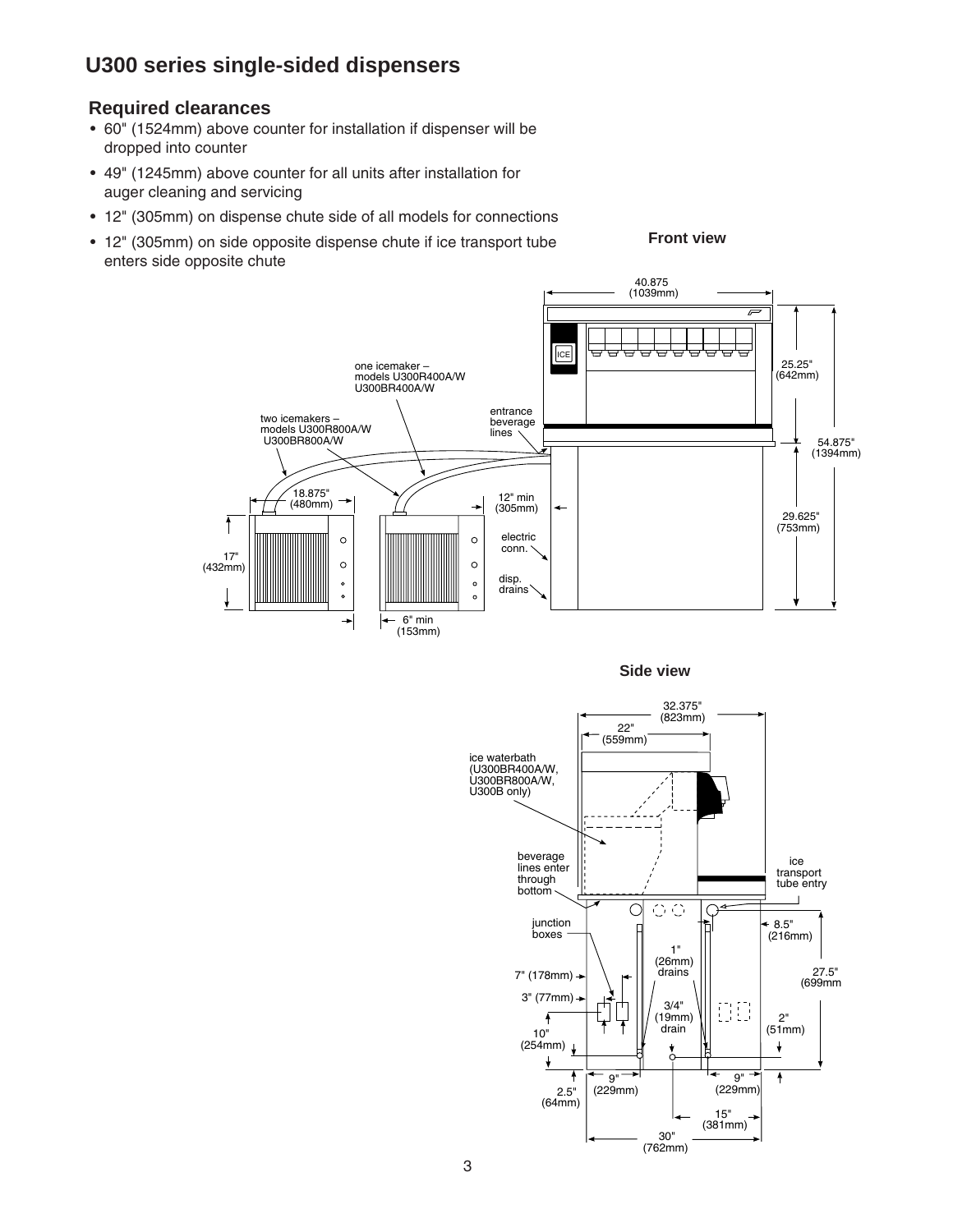# **UD300 series dual-sided dispensers**

### **Required clearances**

- 60" (1524mm) above counter for installation, if dispenser will be dropped into counter
- 49" (1245mm) above counter for all units after installation for auger cleaning and servicing
- 12" (305mm) on dispense chute side of all models for connections
- 12" (305mm) on side opposite dispense chute, if ice transport tube enters side opposite chute
- 12" (305mm) on side opposite dispense chute on all dual-sided dispensers for connections



**Ice dispense chute side**





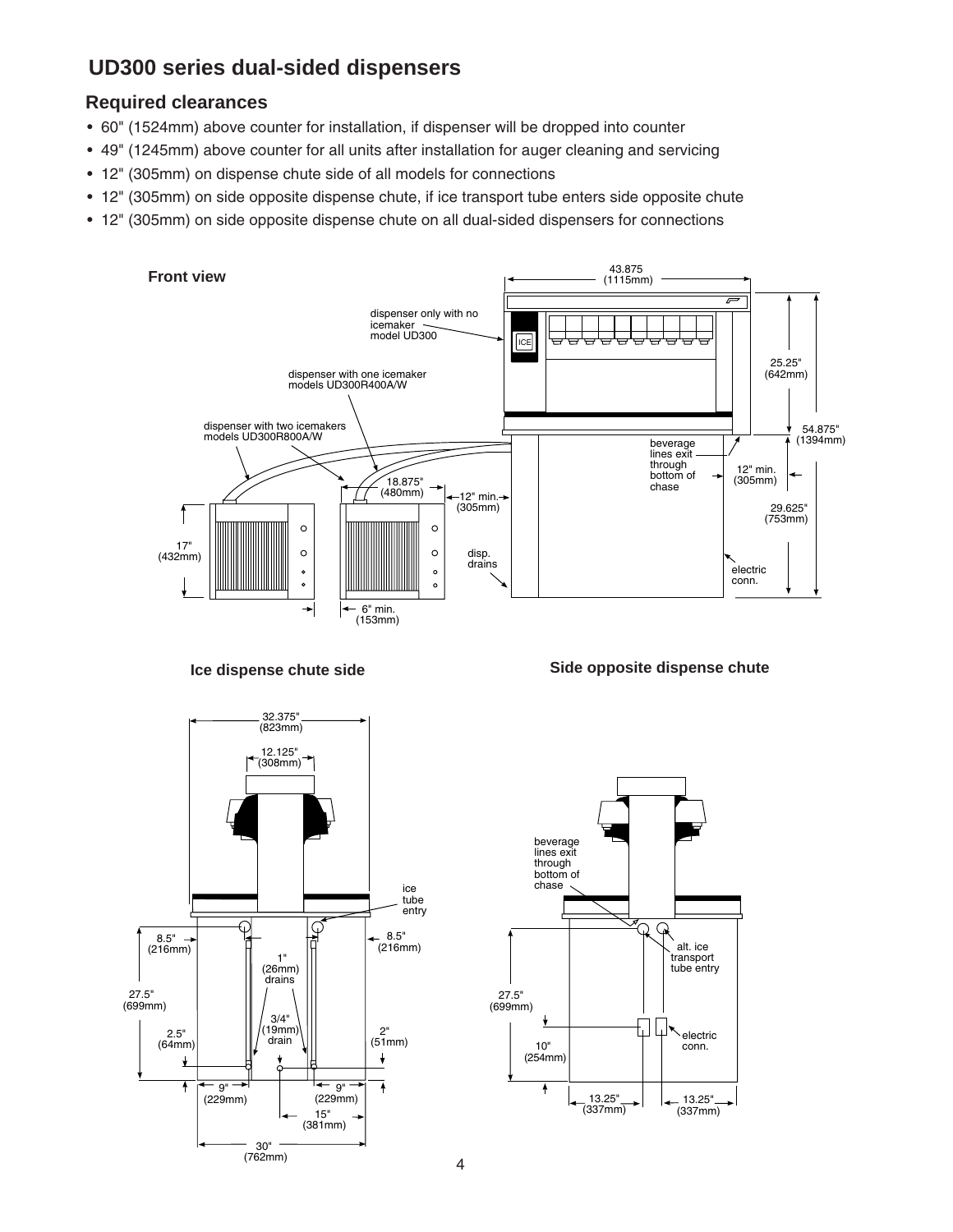### **Electrical hookup information**

| <b>Model</b>                                | <b>Electrical Connection</b>                                                                                                                             | <b>Circuit(s) required</b>                                                                                                                   |
|---------------------------------------------|----------------------------------------------------------------------------------------------------------------------------------------------------------|----------------------------------------------------------------------------------------------------------------------------------------------|
| U300<br><b>U300B</b><br><b>UD300</b>        | Hard wiring of dispenser<br>required                                                                                                                     | 115V, 60Hz, 1 phase<br>Max. fuse dispenser - 15 amps.                                                                                        |
| U300R400A/W<br>U300BR400A/W<br>UD300R400A/W | Dispenser power - hard wiring<br>required<br>Bin signal - cord and plug<br>supplied<br>Icemaker - cord and plug<br>supplied on power and bin<br>signal   | 115V, 60Hz, 1 phase<br>(2) circuits required<br>Dispenser - 15 amps max. fuse<br>size<br>Icemaker - 20 amps max. fuse<br>$\bullet$<br>size   |
| U300R800A/W<br>U300BR800A/W<br>U300R800A/W  | Dispenser power - hard wiring<br>required<br>Bin signal $-$ cord and plug<br>supplied<br>Icemaker - cord and plug<br>supplied on power and bin<br>signal | 115V, 60Hz, 1 phase<br>(3) circuits required<br>Dispenser - 15 amps max. fuse<br>size<br>(2) icemakers - 20 amps max.<br>٠<br>fuse size each |

**Note: equipment must be wired according to local and NEC codes.**

**Attention – Should local codes require a hard-wired connection and/or shielded wiring, eliminate the cord(s) and plug(s) and follow the appropriate field wiring diagram on the following page.**

**!**

**See Icemaker Installation and Operation manual for recommended junction box preparation of hard-wired remote icemaker(s).**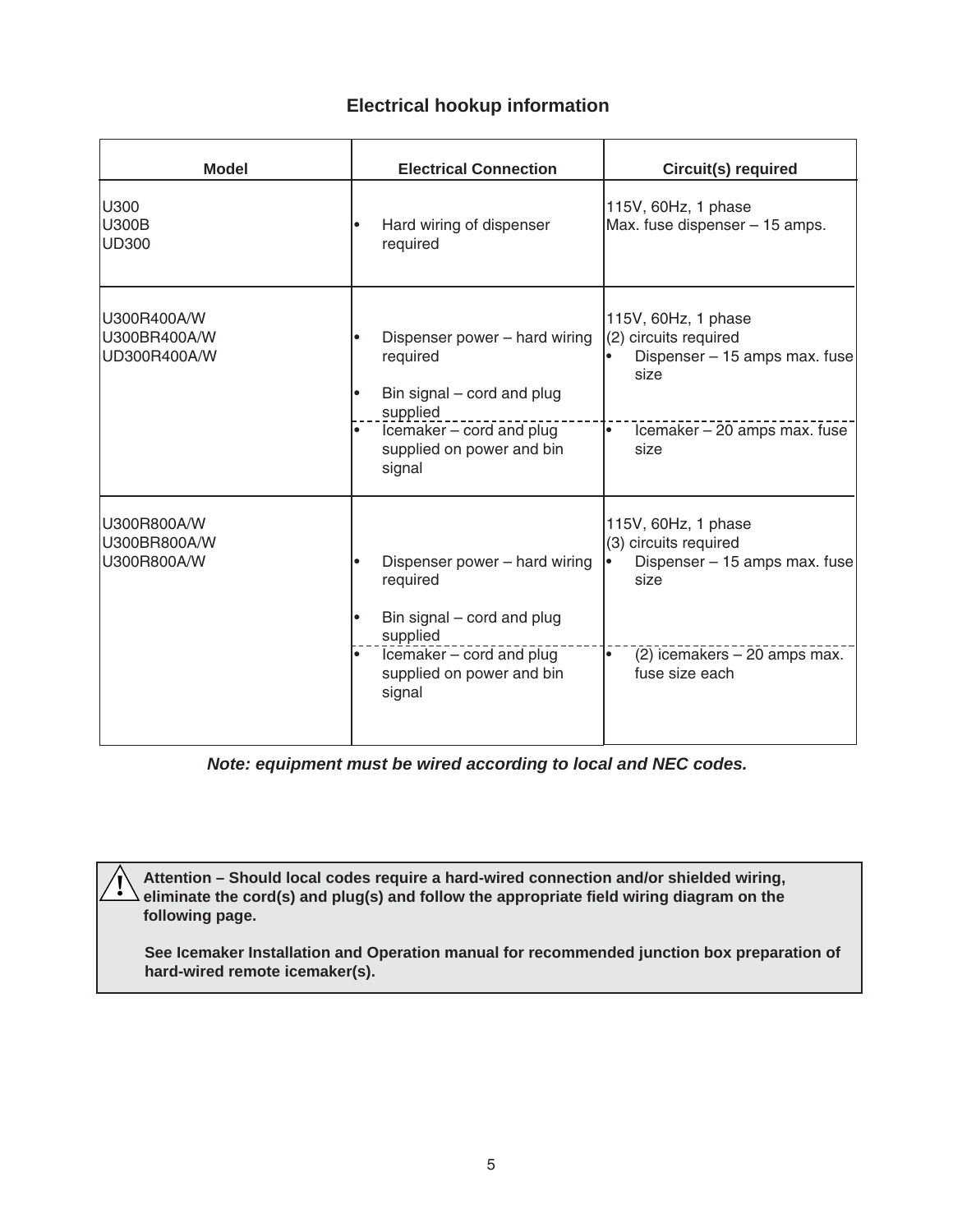# **Field wiring diagram – manual load models**



### **Field wiring diagram – automatic load models**

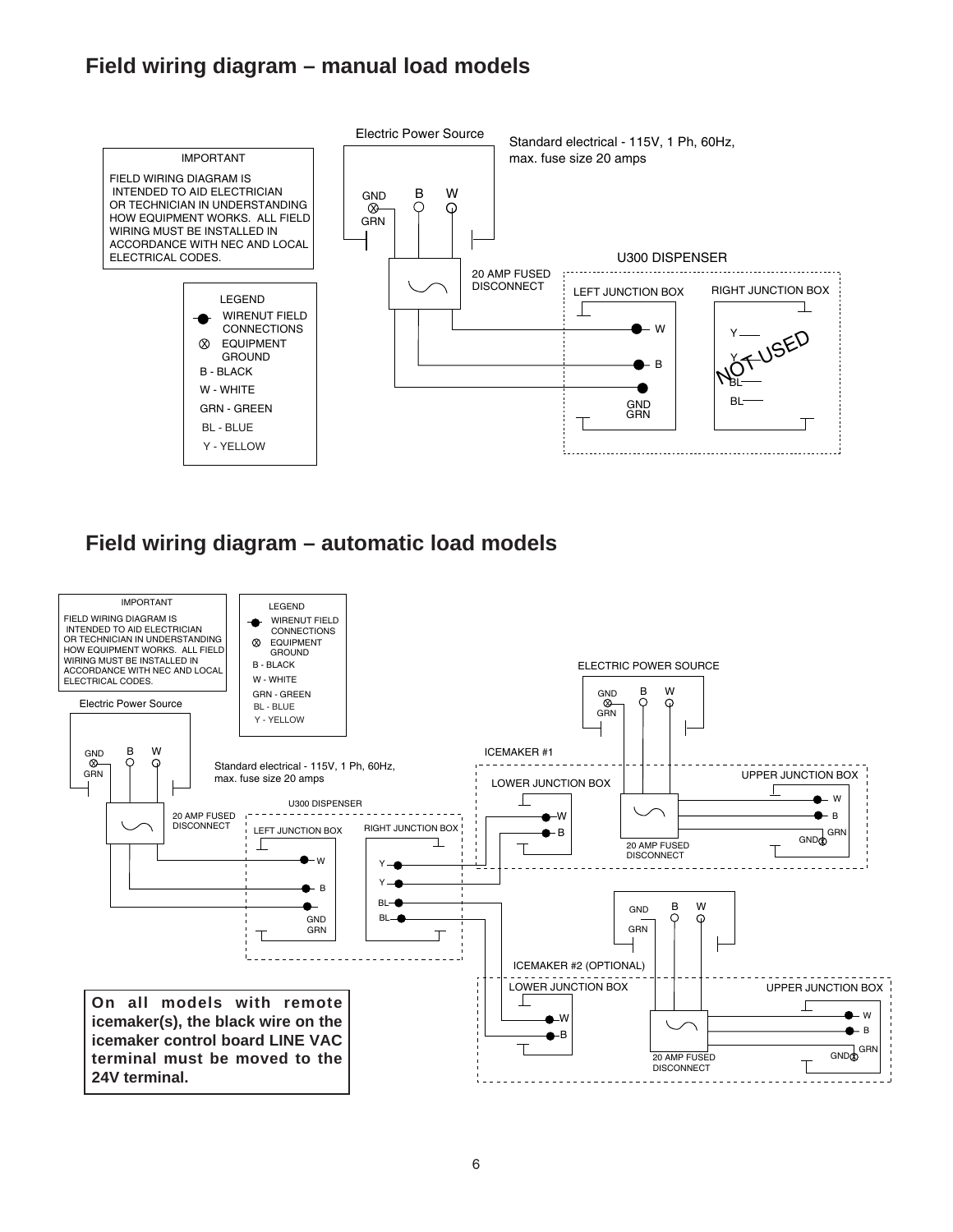# **ADA collar details and installation requirements**

**If dispenser is to be installed in a 34" (864mm) high counter for ADA compliance, a .9" (23mm) stainless steel "collar" must be installed between dispenser and counter to provide necessary clearance. Standard 36" (915mm) counters do not require this accessory piece. If you need this collar and it was not included with dispenser, please call Follett to obtain it.** 

**All U300/UD300 dispensers must be installed level in both directions to ensure proper operation and must be supported from below with supplied 6" (153mm) legs, or with channels installed at site. Do not hang dispenser on flange. These dispensers weigh approximately 325 lbs (147kg). Use care when maneuvering unit into position.**

### **All units**

**!**

**!**

- 1. Make counter cut-out in accordance with instructions on page 8.
- 2. If not using legs, block up area below counter cut-out to support dispenser.

### **Procedure for dispensers that will be dropped into a four-sided cut-out:**

- 3. Center collar over counter cut-out opening.
- 4. If dispenser is equipped with an icemaker, disconnect ice transport tube from its bracket in storage area of dispenser (if tube enters opposite from tower). **Note:** Since this tube must be reinstalled in bracket after dispenser is dropped into counter, note how tube is held by bracket tabs before disconnecting.
- 5. Carefully lower dispenser into counter cut-out as described on page 8, adjusting height of dispenser from below until dispenser flange rests flush on collar and is supported by legs or blocks.

### **Procedure for dispensers that will be slid into a three-sided cut-out:**

- 3. Slide collar over bottom of dispenser and hold against dispenser counter flange.
- 4. Carefully slide dispenser into position, keeping ice transport tube clear of counter supports.
- 5. Adjust height of dispenser from below until dispenser flange rests flush on collar and is supported by legs or blocks.

### **All units**

- 6. Apply a bead approximately 1/4" (6mm) in diameter of NSF-listed silicone sealant (Dow Corning RTV-732 or equivalent) around perimeter of dispenser where it meets collar and smooth sealant to a 1/8" (4mm) radius.
- 7. Proceed with electrical, plumbing (and ice tube connections on automatic load units) as described beginning on page 8.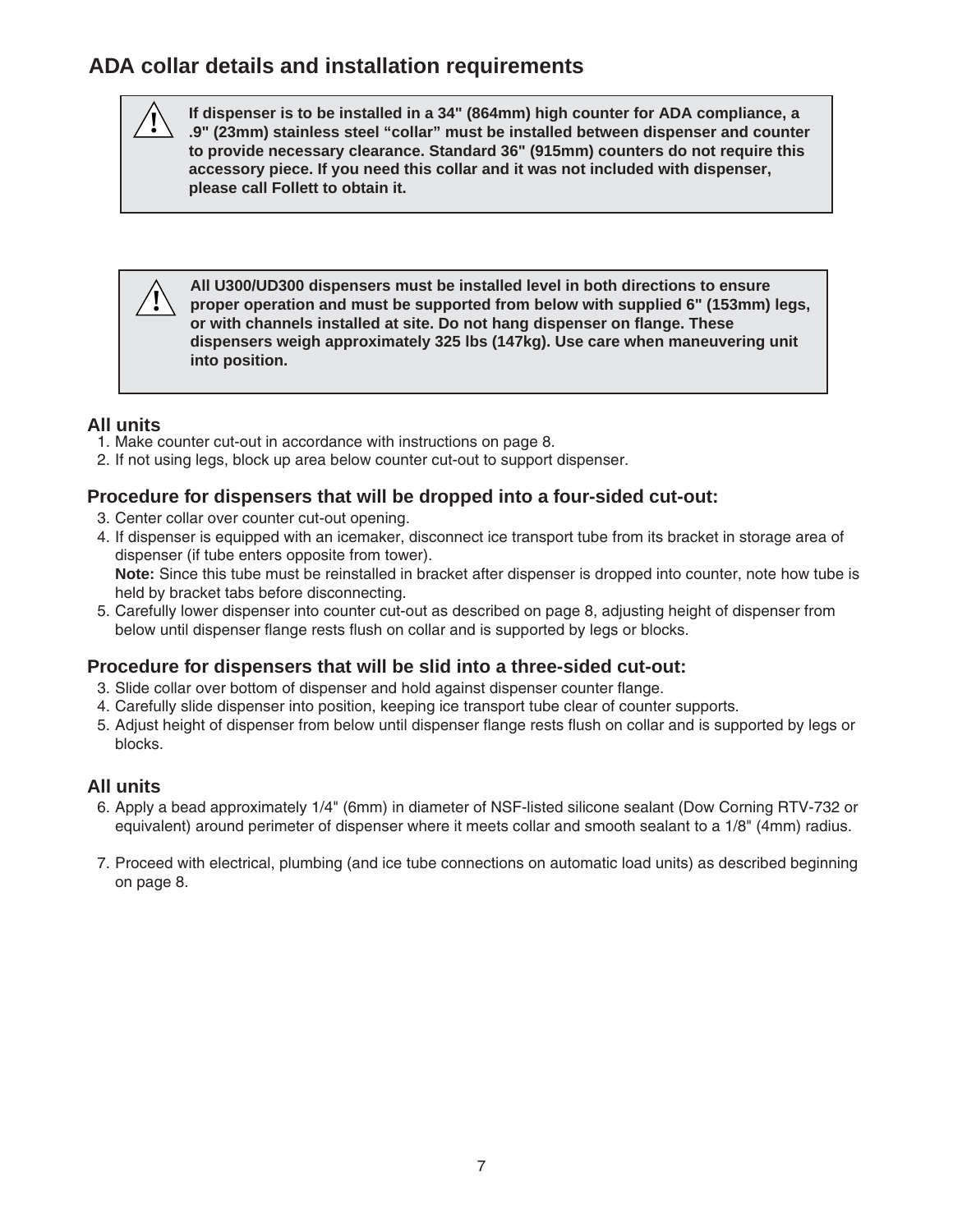# **Installing U300/UD300 series dispenser in counter**

**All U300/UD300 dispensers must be installed level in both directions to ensure proper operation and must be supported from below with supplied 6" (153mm) leg accessory, or with channels installed at site. Do not hang dispenser on flange. These dispensers weigh approximately 325 lbs (147kg). Use care when maneuvering unit into position.**

- 1. After determining that the dispenser location will meet all requirements detailed in this manual, cut counter for slide-in or drop-in installation as shown in drawings below. Shaded area on drawings depicts slide in from rear of counter, however dispensers may be slid into counter from any side.
- 2. If legs will be used, carefully block up dispenser and install set of 6" (153mm) legs.
- 3. **For slide-in installations,** carefully slide dispenser into position.

**Plan view U300 series single-sided dispensers counter cut-out** 

#### **Plan view UD300 series dual-sided dispensers counter cut-out**

Shaded area is additional cutout required for slide-in installations only

**!**



Dual-sided dispensers cannot be slid into counter unless raised above counter. Call factory for details.



4. **For drop-in installations only**, rig dispenser for hoisting with a mechanical lift and carefully lower dispenser into counter until dispenser rests on support blocks or legs. **USE SPREADER BARS TO KEEP HOISTING ROPES AWAY FROM UPPER SECTION OF DISPENSER. DO NOT HOIST BY TOWER OR RAIL SECTION! MUST REMOVE HANDLE TO FIT IN COUNTER.**

> **U300/UD300 series dispensers weigh approximately 325 lbs (147kg). Use of a mechanical lifting device to lower dispenser into counter on drop-in installations is strongly suggested to avoid injury.**

5. Shim support members or adjust legs until dispenser flange rests lightly on counter.



**!**

#### **DISPENSER MUST BE SUPPORTED SECURELY FROM BELOW. DO NOT HANG ! DISPENSER ON COUNTER FLANGE.**

- 6. Apply a bead approximately 1/4" (6mm) in diameter of NSF-listed silicone sealant (Dow Corning RTV-732 or equivalent) around perimeter of dispenser where it meets counter and smooth sealant to a 1/8" (4mm) radius.
- 7. Install hard drain lines for all drains, maintaining at least a 1/4" per foot slope (6mm per 304mm run) and insulate lines to prevent condensation.



**DO NOT REDUCE DRAIN LINE SIZE. DO NOT TIE DRAINS TOGETHER. PVC PIPE IS SUGGESTED. CARE MUST BE TAKEN IN SWEATING ANY ADJACENT METAL DRAIN PIPE USED. EXCESSIVE HEAT APPLIED WHILE SWEATING METAL PIPE MAY MELT PLASTIC FITTING ON DISPENSER.**

8. Make electrical connections in accordance with applicable wiring diagrams on page 6 and chart on page 5, as well as NEC and local codes. Provide disconnects within 10 ft (3m) of dispenser and icemaker for service purposes.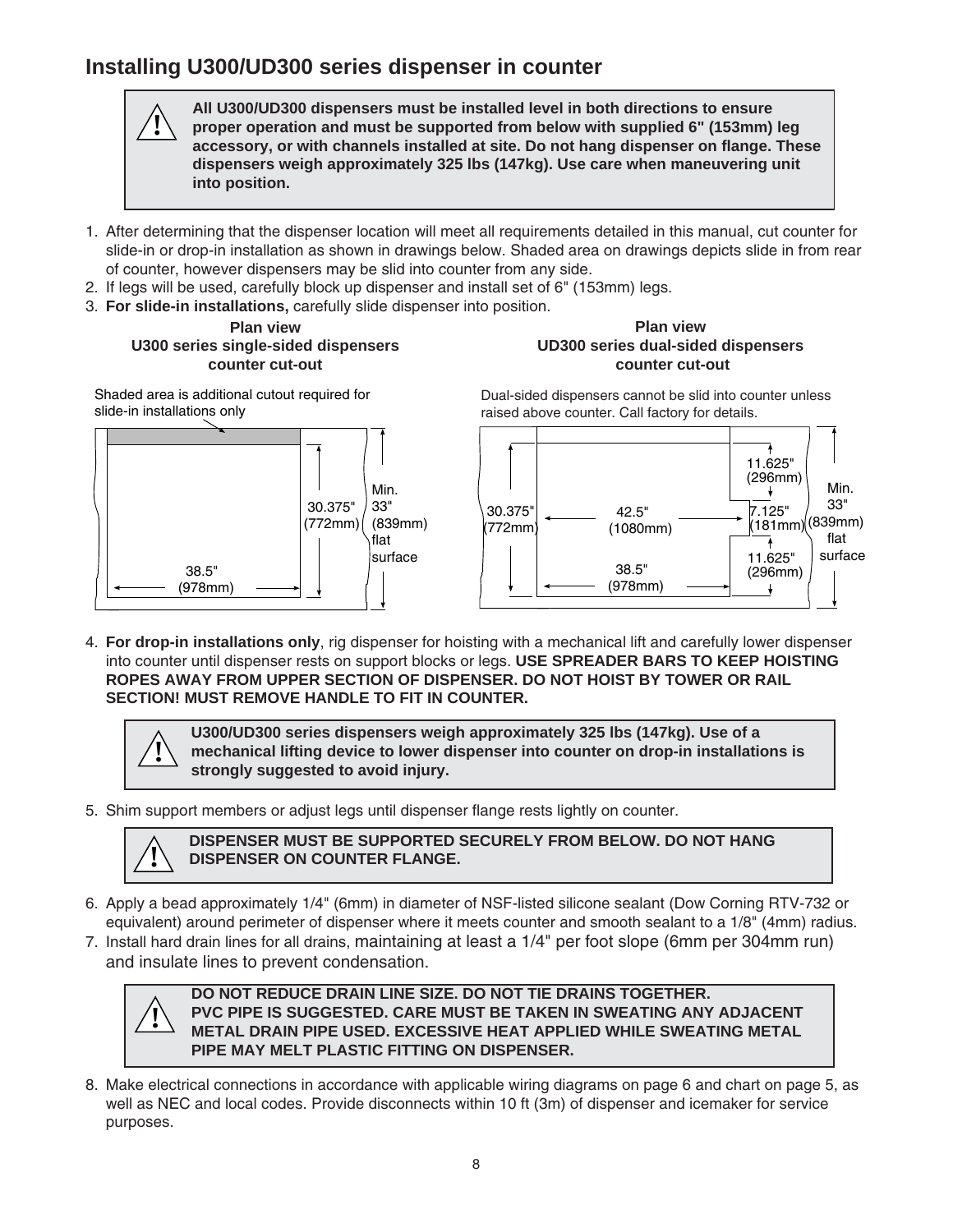### **Installing remote icemaker(s)** (automatic load models only)

**Correct installation of remote icemaker(s) is critical to proper performance of icemaker and dispenser. Refer to installation manual packed with icemaker for important details on ice transport tube run, ventilation requirements for air-cooled remote icemakers and other installation requirements. Failure to comply with instructions will void warranty.**

1. Position icemaker in desired location.

**!**

- 2. If ice transport tube will enter on tower side of dispenser, go to Step 5.
- 3. If ice transport tube will enter on side opposite tower, slide free end of ice transport tube(s) (without locator) from inside of bin out through any of four prepared entry holes provided in dispenser sides, as shown.
- 4 Mate ice tube locator with appropriate slot in ice tube bracket and secure with two (2) thumbscrews provided.
- 5. Proceed with ice transport tube installation from dispenser to icemaker(s) in compliance with instructions contained in Icemaker Installation Manual packed with icemaker**.**

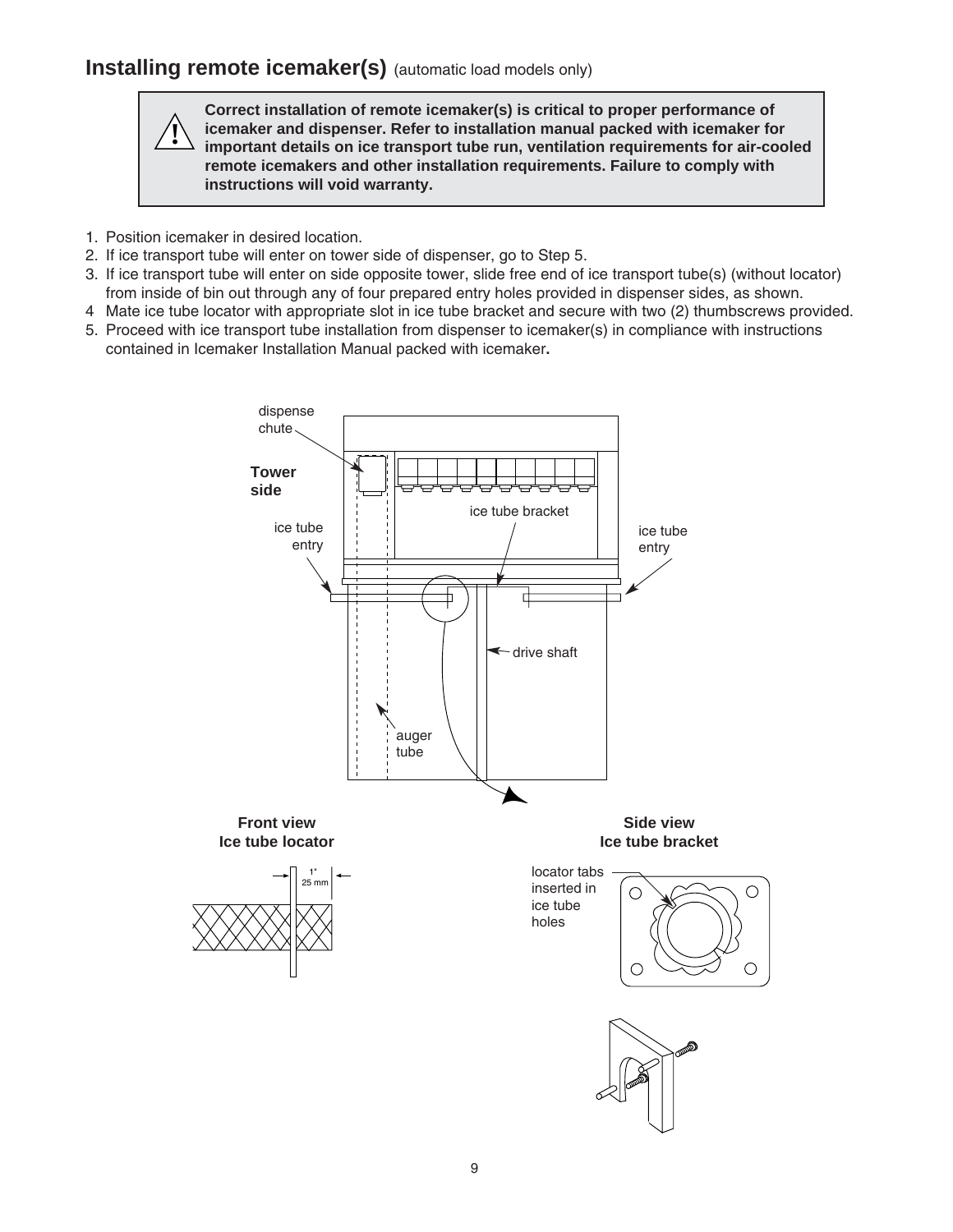#### **Plan view – ice-waterbath (available only on single-sided dispensers)**



# **Connecting beverage lines**

- 1. Remove dispenser top.
- 2. On single-sided units, run syrup and carbonated water lines through opening in tower side of dispenser (see drawing above).
- 3. On dual-sided units, run beverage lines up through opening in side opposite tower.
- 4. Clean and sanitize beverage lines in accordance with cleaning instructions below.
- 5. Connect syrup, carbonated water, and water (if non-carbonated valve is used).

### **Cleaning and sanitizing before use**



Use solutions below to clean and sanitize storage area and beverage lines before starting unit.

- Solution A: 200 ppm chlorine content cleaning solution (Ecolab Mikro-chlor Cleaner or equal chlorinated detergent). Solution temperature must be 75˚ – 125˚F (24˚ - 52˚C).
- Solution B: 50 ppm chlorine content sanitizing solution (Ecolab Mikro-chlor Cleaner or equal chlorinated detergent). Solution temperature must be 75˚ – 125˚F (24˚ - 52˚C).

#### **Cleaning bin and dispenser components**

- 1. Refer to disassembly instructions provided in U300 Operation and Service Manual and remove wheel, baffles, drive shaft and agitators from bin storage area.
- 2. Remove auger, auger tube and dispense mechanism.
- 3. Wipe all components and storage area with cleaning Solution A.
- 4. Rinse all components and storage area thoroughly with clear, potable water.
- 5. Wipe all components and storage area with sanitizing Solution B.

### **Cleaning beverage system**

Prepare 10 gallons (38L) of cleaning Solution A. Fill a clean product tank with cleaning solution. Fill a second clean product tank with potable rinse water.

- 1. Disconnect all syrup lines from product containers.
- 2. Connect syrup circuit #1 to cleaning solution tank, pressurize tank to 20-50 psi, and dispense 1/2 gallon (2L) of solution into suitable container from valve #1.
- 3. Connect syrup circuit #1 to rinse tank, pressurize tank to 20-50 psi, and dispense 3 gallons (11L) into suitable container from valve #1.
- 4. Repeat cleaning and rinsing for all syrup lines.
- 5. Remove diffusers and nozzles from valves, soak in cleaning solution, rinse well and reinstall.